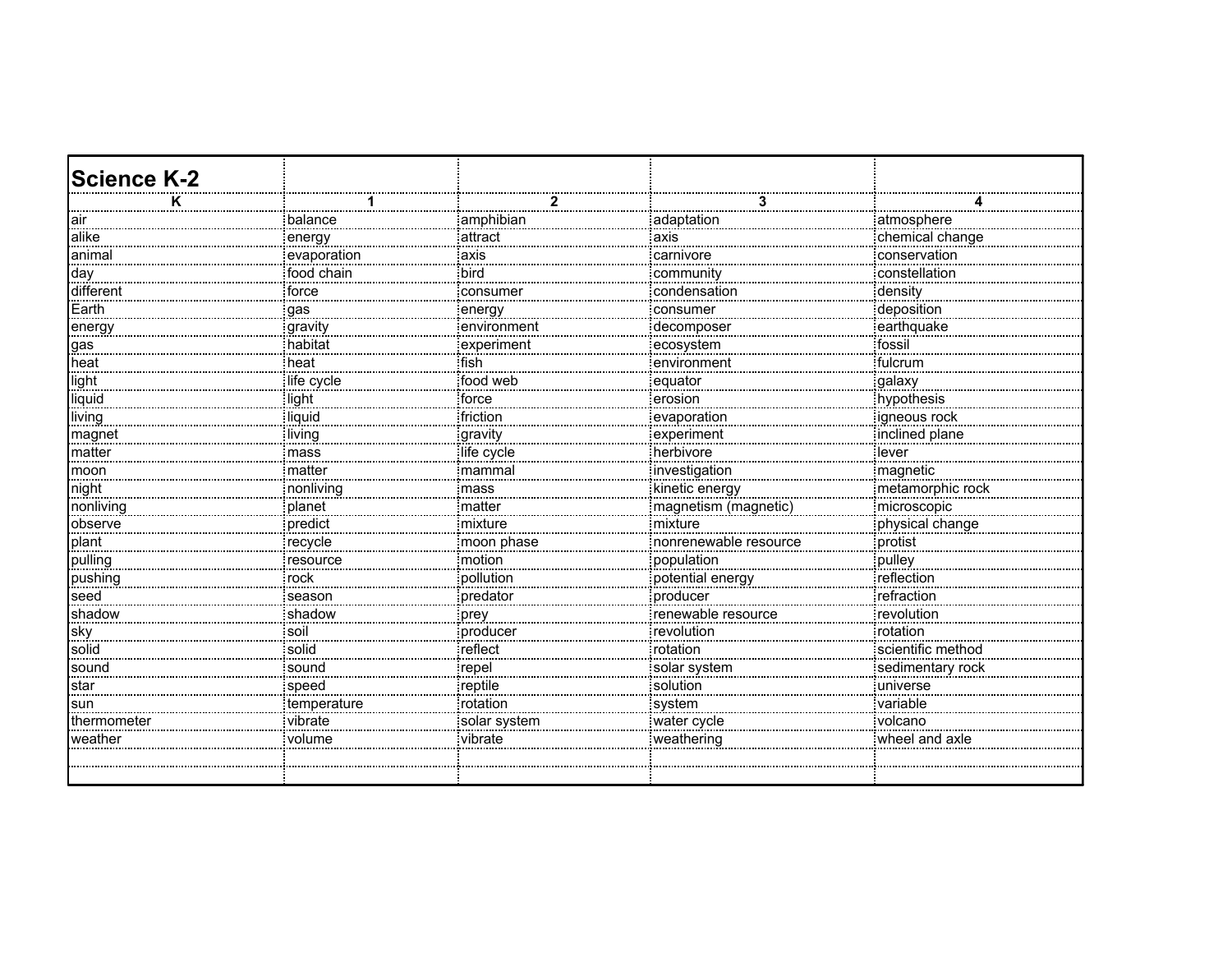| Science                            |                                                        |                          |                           |                           |
|------------------------------------|--------------------------------------------------------|--------------------------|---------------------------|---------------------------|
| $\overline{5}$                     | $\begin{array}{c}\n\bullet \\ \bullet\n\end{array}$    |                          | œ                         | Science<br>9 - Integrated |
| atom                               | abiotic<br>abiotic                                     | acceleration             | atmosphere                | Acceleration              |
| change of state                    | adaptation                                             | amplitude                | carbon cycle              | Activation energy         |
| compound                           | allele                                                 | calorie                  | neri<br>F<br>hemical weat | Big Bang Theory           |
| conduction                         | iora<br>L                                              | circuit                  | $s$ limate                | Centripetal force         |
| convection                         | asexual reprodu<br>indiversity<br>indiversity          | conduction               | comet                     | Circuit                   |
| deposition                         | biotic                                                 | energ<br>conservation of | convection                | Conduction                |
|                                    | cell theory                                            | convection               | crust                     | energy<br>Conservation of |
| element                            | energy<br>conservation of                              | crest                    | labl<br>dependent var     | Conservation of mass      |
| energy pyramid                     | able<br>dependent vari                                 | dependent variable       | deposition                | Convection                |
| energy transfer<br>energy transfer | dominance                                              | electromagnetic radia    | erosion                   | Jependent variab          |
| erosion                            | ecosystem                                              | electron                 | experimental              | Eclipse                   |
| qravitation                        | experimental contro                                    | entropy                  | fossil fuel               | Electromagneti            |
| <b>ypothesis</b>                   | gene                                                   | experimental contro      | pravitational force       | Fault                     |
| gneous rock                        | heterozygous                                           | force                    | eat transfe               | Galax                     |
| nertia                             | homozygous                                             | requency                 | ypothesis                 | Hypothesi                 |
| nvertebrate                        | hypothesis                                             | rypothesis               | ndependent                | ndependent                |
| kinetic energy                     | riable<br>independent va                               | ndependent variabl       | శ                         | nertia                    |
| metamorphic rock                   | $\frac{8}{10}$                                         | nerta                    | nantle                    | $\mathsf{w}$              |
| nonrenewable resource              | mass                                                   | ≷                        | nass                      | Vlass                     |
| photosynthesis                     | meiosis                                                | magnetic field           | neteor                    | Vlatter                   |
| potential energy                   | mitosis                                                | mass                     | neap tide                 | Momentu                   |
| adiation                           | nucleus                                                | neutron                  | ocean basin               | Planetary motio           |
| renewable resource                 | punnett square                                         | pressure                 | planet                    | Plate tectonics           |
| scientific method                  | recessive                                              | proton                   | plate tectonics           | Qualitative               |
| sedimentary rock                   |                                                        | scientific methc         | scientific metho          | Quantitativ               |
| tissue                             |                                                        | speed                    | sedimentatio              | Rate of reacti            |
| topographical map (topography)     | scientific method<br>  sexual reproduction<br>  theory | theory                   | seismic way               | Spring tide               |
| variable                           | mopism                                                 | thermal energy           | spring tide               | Theory                    |
| vertebrate                         |                                                        | trough                   | star                      | Thermodynam               |
| weathering<br>weathering           | snuk                                                   | variable                 | theory                    | elocit'                   |
|                                    | volume                                                 | velocity                 | variable                  |                           |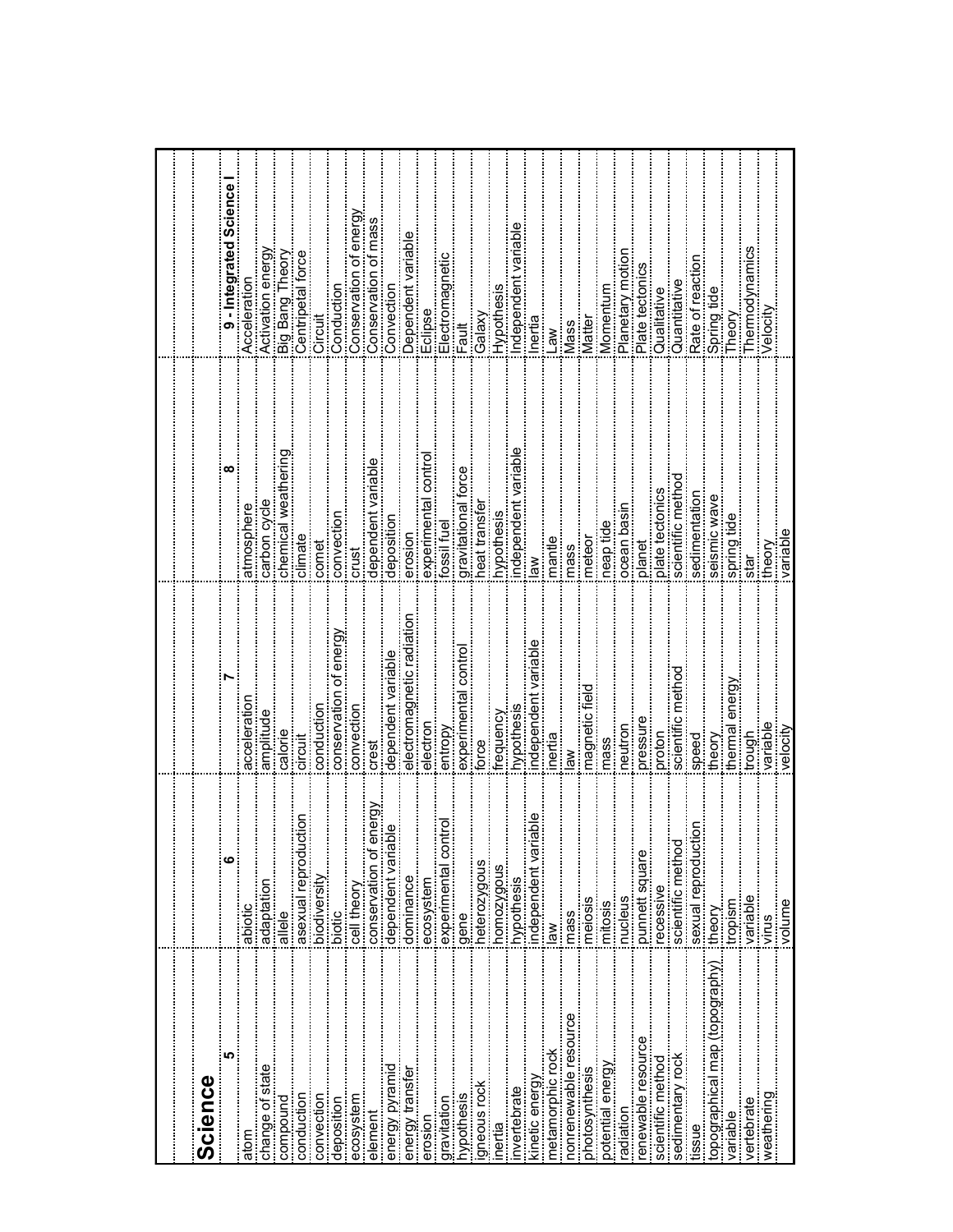|                                                                                                                                           |                                                                   | volume                       | ivolume             |  |
|-------------------------------------------------------------------------------------------------------------------------------------------|-------------------------------------------------------------------|------------------------------|---------------------|--|
|                                                                                                                                           |                                                                   | wavelength                   | weather             |  |
|                                                                                                                                           |                                                                   | weight                       | weight              |  |
|                                                                                                                                           |                                                                   |                              | physical weathering |  |
|                                                                                                                                           |                                                                   |                              |                     |  |
| Science                                                                                                                                   |                                                                   |                              |                     |  |
| $10 - Biology$                                                                                                                            | nistry<br>$\frac{1}{ {\mathsf A}\cup{\mathsf C}}$ . Chemi<br>Rold | - Integrated Science II      |                     |  |
| Accuracy                                                                                                                                  |                                                                   | Amino acids                  |                     |  |
| Activation energy                                                                                                                         | Activation energy                                                 | Atomic configuration         |                     |  |
|                                                                                                                                           | Atomic theory                                                     | Catalyst                     |                     |  |
| Catalyst                                                                                                                                  | <b>Base</b>                                                       | Cell membrane                |                     |  |
| Cell theory                                                                                                                               | Catalyst<br>Catalyst                                              | Chemical bonds               |                     |  |
|                                                                                                                                           |                                                                   | Covalent bond                |                     |  |
|                                                                                                                                           | connectional<br>Concentration<br>Concentration                    | <b>MA</b>                    |                     |  |
| Consumer                                                                                                                                  | of mass                                                           | Doppler effect               |                     |  |
| Diversity<br>DNA<br>Energy pyramid<br>Energy pyramid                                                                                      | Conservation of<br>Covalent bond<br>Covalent bond                 | Electric force               |                     |  |
|                                                                                                                                           | uration<br>Electron config                                        | Electromagnetic              |                     |  |
|                                                                                                                                           | Element                                                           | Endothermic reaction         |                     |  |
|                                                                                                                                           |                                                                   | Equilibrium                  |                     |  |
| Ī                                                                                                                                         | Entropy<br>Equilibrium                                            | Exothermic reaction          |                     |  |
| Vleiosis                                                                                                                                  | Heat of fusion                                                    | Flow of energy               |                     |  |
|                                                                                                                                           | Heat of vaporization<br>  lon<br>  lon                            | Genetic variation            |                     |  |
| Mitosis                                                                                                                                   |                                                                   | Genotype                     |                     |  |
| Mutation                                                                                                                                  | sotope<br><sub>start</sub>                                        | Magnetic force               |                     |  |
|                                                                                                                                           | $\frac{1}{2}$ Mass                                                | Meiosis                      |                     |  |
|                                                                                                                                           | Mass number                                                       | Mitosis                      |                     |  |
| Phenotype                                                                                                                                 | <b>Matter</b>                                                     | Natural selection            |                     |  |
|                                                                                                                                           | Molecule                                                          | Newtonian mechanics          |                     |  |
| <u>sen</u><br>11. marramentum mengantum pada 1970-1970 menyerahatkan pada tahun 1970-1970 menyerahatkan pada tahun 1970-1970<br>Precision | Periodic table<br> <br> pH                                        | Organic matter               |                     |  |
| Predator                                                                                                                                  |                                                                   | Oxidation-reduction reaction |                     |  |
| Prey                                                                                                                                      | Product                                                           | Protein synthesis            |                     |  |
| ļ<br>.<br>Producer                                                                                                                        |                                                                   | Qualitative                  |                     |  |
| Protein                                                                                                                                   | EQualitative<br>EQuantitative                                     | Quantitative                 |                     |  |
| Rate of reaction                                                                                                                          | Rate of reaction<br>Reactant                                      | Rate of reaction.<br>Species |                     |  |
| Reproduction                                                                                                                              |                                                                   |                              |                     |  |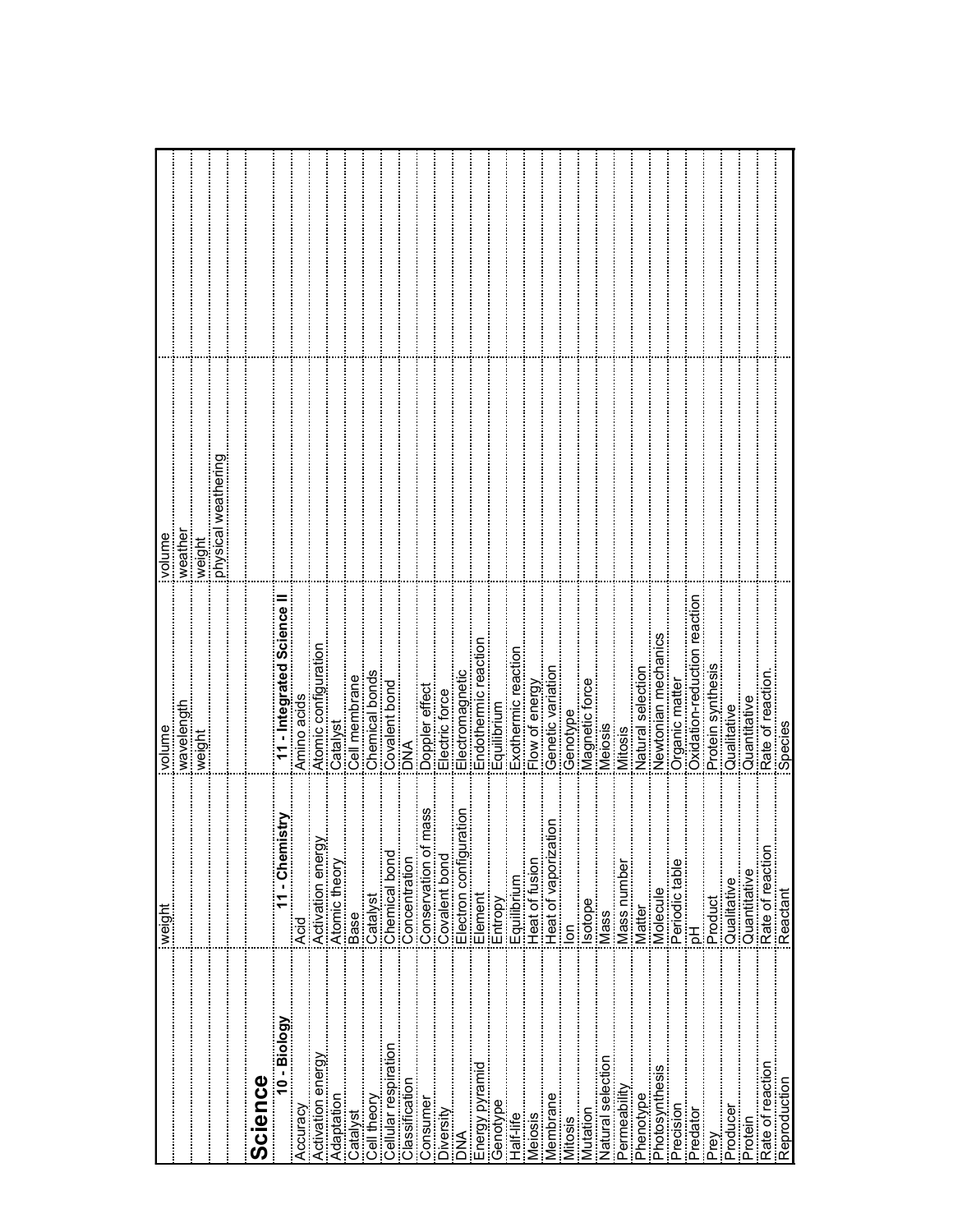| Species<br>Stimulus<br>Stimulus | Solubility<br>Stoichiometry  | Velocity<br>Waves                                          |                                                                               |                                                            |
|---------------------------------|------------------------------|------------------------------------------------------------|-------------------------------------------------------------------------------|------------------------------------------------------------|
|                                 |                              |                                                            |                                                                               |                                                            |
|                                 |                              |                                                            |                                                                               |                                                            |
|                                 |                              |                                                            |                                                                               |                                                            |
|                                 |                              |                                                            |                                                                               |                                                            |
| Social Studies                  |                              |                                                            |                                                                               |                                                            |
|                                 |                              | $\overline{\mathbf{C}}$                                    | ო                                                                             | 4                                                          |
| calendar                        | budget                       | barter                                                     | adapt                                                                         | agriculture                                                |
| chore                           | capital                      | colonist                                                   |                                                                               | artifact                                                   |
| communicate                     | citizen                      | compass rose                                               | ancestor<br>century                                                           | barrier island                                             |
| community                       | continent                    | conservation                                               | citizenship                                                                   |                                                            |
| airness                         | country                      | consumer                                                   | city.                                                                         | boundary<br>boycott                                        |
| flag                            |                              | courage                                                    |                                                                               |                                                            |
| globe<br>                       | iearn<br>freedom             | $\frac{1}{2}$                                              | icivilization<br>communication<br>communication                               | icash crop<br>icivil rights                                |
| lgroup<br>hero                  | folktale                     | desert                                                     | $\begin{tabular}{ c c } \hline community \\ \hline \hline \end{tabular}$      |                                                            |
|                                 |                              |                                                            |                                                                               |                                                            |
| vepilor                         | igeography<br>Inistory       |                                                            | exploration                                                                   |                                                            |
| 8                               | inventor                     |                                                            |                                                                               | iclimate<br> colony<br> compromise<br> Cracker<br> Cracker |
| ake                             | $\geqslant$                  | jequator<br>jexplorer<br>jexplorer<br>jestival<br>jestival | decade<br>goods                                                               | cultural heritage                                          |
| anguage                         | market                       | generator                                                  |                                                                               | discriminate                                               |
| leader                          | needs<br>                    |                                                            | igovernment<br>immigrant                                                      |                                                            |
| map                             | ocean                        | igovernor<br>ihonesty                                      |                                                                               | jexecutive<br>jexport                                      |
|                                 | opportunity                  | income                                                     | income<br>industry<br>invention<br>invention<br>inigration<br>inatural resour | geopolitica                                                |
| money<br>mountain               | <u>sd</u><br>patriotic symbo | independence                                               |                                                                               |                                                            |
| neighborhood                    | nieig                        | island                                                     |                                                                               | igovernor<br>import                                        |
| pictograph                      |                              |                                                            |                                                                               | ntegration                                                 |
| president                       | population<br>recycle        | landform<br>Tandmark                                       |                                                                               | judicial                                                   |
| $\frac{1}{2}$                   | region                       | mayor                                                      | region                                                                        | atitude                                                    |
| safety                          | resource                     | monument                                                   | Tural                                                                         | legislature                                                |
| season                          | river                        |                                                            | services                                                                      |                                                            |
| symbol                          | shelter                      | Native American<br> Orlando<br> Orlando                    | state                                                                         | longitude<br>map key                                       |
| Vepot                           | trade                        | Pilgrim<br>-                                               | nequrpan                                                                      | peninsula                                                  |
| tomorrow<br>tool                | transportation<br>volunteer  | ipioneer<br>producer                                       |                                                                               | segregation<br>siave trade                                 |
|                                 |                              |                                                            | symbol<br>trade                                                               |                                                            |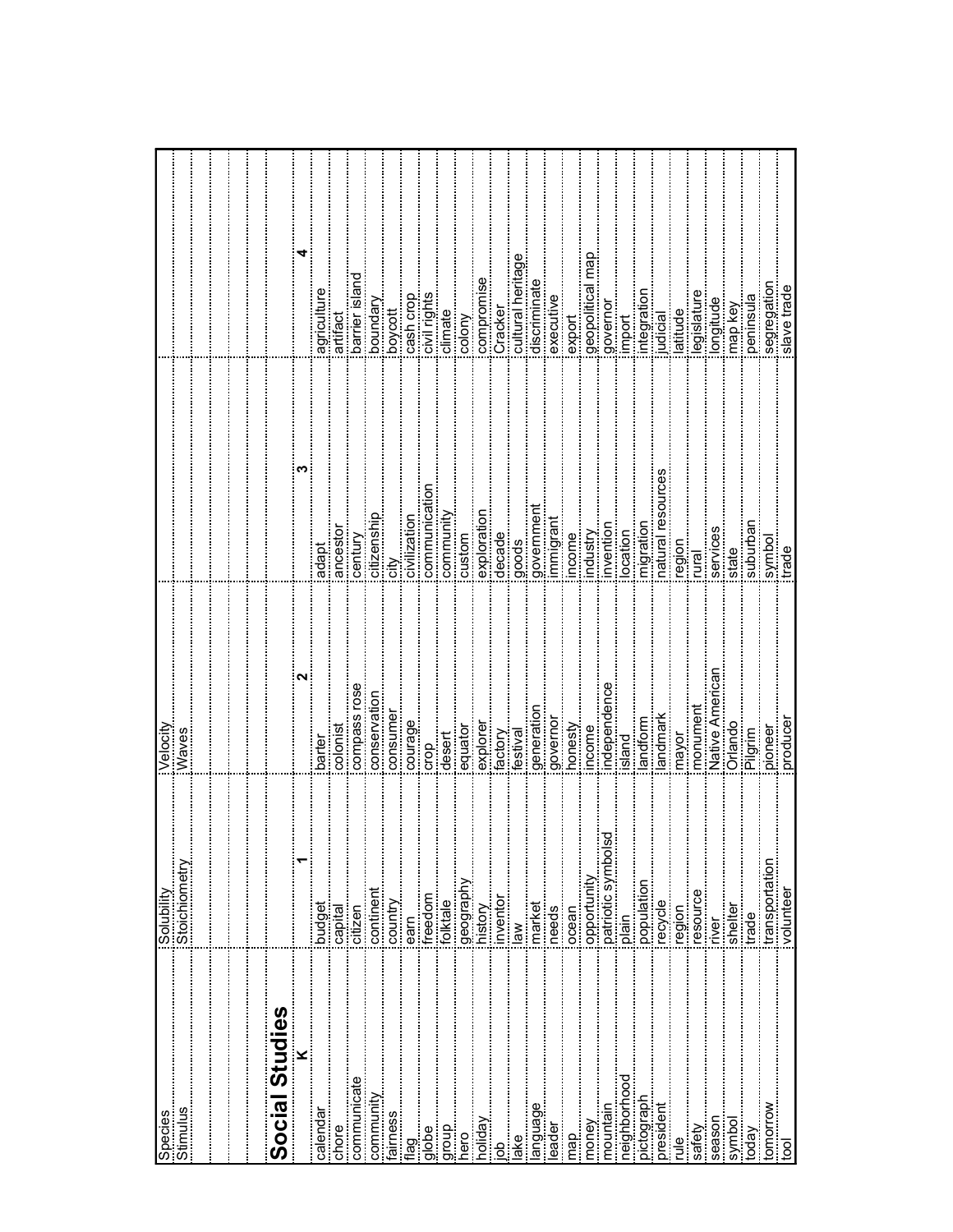| transportation                                                                                                                                                                                                                                                                                                                                                                                                                                                                                                         | <u>vote</u>                                                                                        | settle            | tradition                   | territory             |
|------------------------------------------------------------------------------------------------------------------------------------------------------------------------------------------------------------------------------------------------------------------------------------------------------------------------------------------------------------------------------------------------------------------------------------------------------------------------------------------------------------------------|----------------------------------------------------------------------------------------------------|-------------------|-----------------------------|-----------------------|
| weather                                                                                                                                                                                                                                                                                                                                                                                                                                                                                                                | iwants                                                                                             | technology        | urban                       | tourism               |
| yesterday                                                                                                                                                                                                                                                                                                                                                                                                                                                                                                              | $\frac{1}{2}$ world                                                                                | valley            | vaccine                     | treaty                |
|                                                                                                                                                                                                                                                                                                                                                                                                                                                                                                                        |                                                                                                    |                   |                             |                       |
|                                                                                                                                                                                                                                                                                                                                                                                                                                                                                                                        |                                                                                                    |                   |                             |                       |
|                                                                                                                                                                                                                                                                                                                                                                                                                                                                                                                        |                                                                                                    |                   |                             |                       |
| $\label{def:3} \begin{minipage}{0.9\textwidth} \begin{minipage}{0.9\textwidth} \begin{itemize} \textbf{0.9\textwidth} \begin{itemize} \textbf{0.9\textwidth} \begin{itemize} \textbf{0.9\textwidth} \begin{itemize} \textbf{0.9\textwidth} \begin{itemize} \textbf{0.9\textwidth} \begin{itemize} \textbf{0.9\textwidth} \begin{itemize} \textbf{0.9\textwidth} \begin{itemize} \textbf{0.9\textwidth} \begin{itemize} \textbf{0.9\textwidth} \begin{itemize} \textbf{0.9\textwidth} \begin{itemize} \textbf{0.9\text$ |                                                                                                    |                   |                             |                       |
|                                                                                                                                                                                                                                                                                                                                                                                                                                                                                                                        |                                                                                                    |                   |                             |                       |
| <b>Social Studies</b>                                                                                                                                                                                                                                                                                                                                                                                                                                                                                                  |                                                                                                    |                   |                             |                       |
| ຸທ                                                                                                                                                                                                                                                                                                                                                                                                                                                                                                                     | ဖ                                                                                                  |                   | 8th US History              | 9th Global Studies    |
| abolish                                                                                                                                                                                                                                                                                                                                                                                                                                                                                                                | agriculture<br>agriculture                                                                         | $\frac{2}{3}$     | abolitionist move           | acculturation         |
|                                                                                                                                                                                                                                                                                                                                                                                                                                                                                                                        |                                                                                                    | biodiversity      | ueue.ne                     | apartheid             |
|                                                                                                                                                                                                                                                                                                                                                                                                                                                                                                                        |                                                                                                    | <b>Black Deat</b> | alien                       | assimilation          |
| amendment<br> Art. of Confederation<br> American Revolution                                                                                                                                                                                                                                                                                                                                                                                                                                                            | jancient<br>Apartheid<br>Buddhism<br>Esash crop<br>Cash crop                                       | capital           | amend                       | coalition             |
| <b>Bill of Rights</b>                                                                                                                                                                                                                                                                                                                                                                                                                                                                                                  |                                                                                                    | Congress          | bicamera                    | commodity             |
| economistic of government<br>Branches of government                                                                                                                                                                                                                                                                                                                                                                                                                                                                    |                                                                                                    | conquest          | boycott                     | deforestation         |
|                                                                                                                                                                                                                                                                                                                                                                                                                                                                                                                        | Christianity<br>Lettronology<br>Lettronology                                                       | consumer          | Founding Fathers            | democracy             |
| checks and balances<br>Civil War                                                                                                                                                                                                                                                                                                                                                                                                                                                                                       | circa                                                                                              | continental divid | citizenship                 | diffusion             |
| Confederacy<br>Congress<br>Congress<br>Constituion                                                                                                                                                                                                                                                                                                                                                                                                                                                                     |                                                                                                    | crusade           | compromise                  | diversify             |
|                                                                                                                                                                                                                                                                                                                                                                                                                                                                                                                        |                                                                                                    | dictatorshi       | debate                      | economy               |
|                                                                                                                                                                                                                                                                                                                                                                                                                                                                                                                        |                                                                                                    | embargo           | secede                      | entrepreneu           |
| Declaration of Independence                                                                                                                                                                                                                                                                                                                                                                                                                                                                                            | ioivilization<br>ioanflict<br>iouhure<br>idiplomacy<br>iolomesticate<br>iomesticate<br>iomesticate | emperor           | democratic forms of gov     | Euro                  |
| democracy                                                                                                                                                                                                                                                                                                                                                                                                                                                                                                              |                                                                                                    | empire            | Declaration of Independence | export                |
| economic systems                                                                                                                                                                                                                                                                                                                                                                                                                                                                                                       |                                                                                                    | ethnicity         | Emancipation Proclamation   | ree enterprise        |
| emancipation                                                                                                                                                                                                                                                                                                                                                                                                                                                                                                           |                                                                                                    | <b>Feudalism</b>  | checks and balances         | geography             |
| federal                                                                                                                                                                                                                                                                                                                                                                                                                                                                                                                |                                                                                                    | generation        | ederalism                   | global economy        |
| limmigrant<br> -                                                                                                                                                                                                                                                                                                                                                                                                                                                                                                       |                                                                                                    | genocide          | ustify                      | gross domestic produc |
| industrial Revolution                                                                                                                                                                                                                                                                                                                                                                                                                                                                                                  | famine<br>Igeography<br>I Hinduism                                                                 | nemisphere        | egislature                  | gross national produc |
| oyalist                                                                                                                                                                                                                                                                                                                                                                                                                                                                                                                |                                                                                                    | nterdepende       | iberty                      | literacy              |
|                                                                                                                                                                                                                                                                                                                                                                                                                                                                                                                        | imperialism                                                                                        | naritime          | Marbury v Madisor           | dustralizatio         |
| map scale<br>"Mayflower Compact"                                                                                                                                                                                                                                                                                                                                                                                                                                                                                       | irrigation                                                                                         | mission           | neutrality                  | <b>nfrastructu</b>    |
| Parliament                                                                                                                                                                                                                                                                                                                                                                                                                                                                                                             | Islam                                                                                              | monarchy          | nullify                     | nnovatior             |
| petition<br>preamble<br>preamble                                                                                                                                                                                                                                                                                                                                                                                                                                                                                       |                                                                                                    | avigable          | popular sovereignty         | migratior             |
|                                                                                                                                                                                                                                                                                                                                                                                                                                                                                                                        |                                                                                                    | parliamen         | preamble                    | nationalisr           |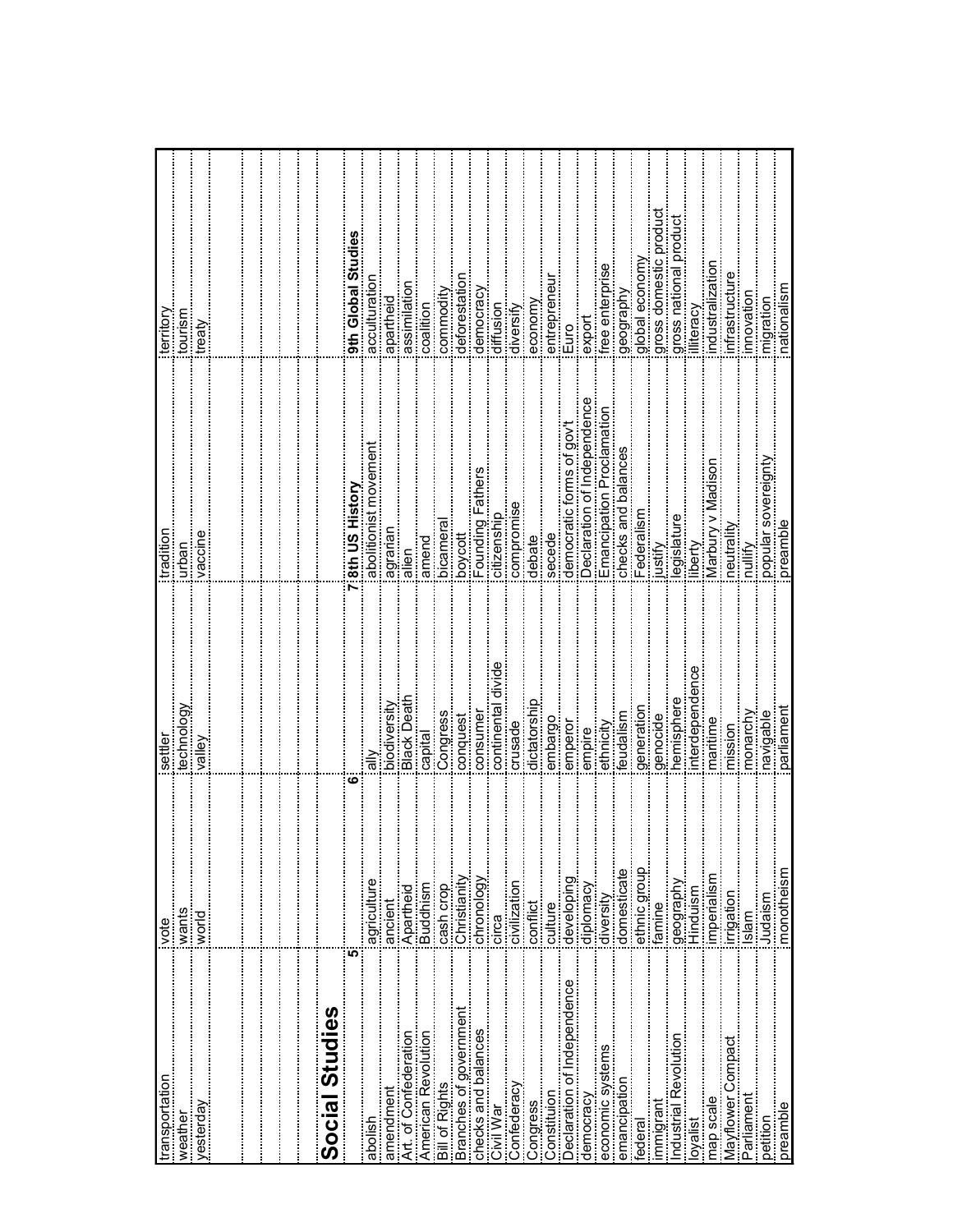|                                                                                                                                                                                                                                                                     |                                                                                                                            | philosophy            | precedent             | natural resource        |
|---------------------------------------------------------------------------------------------------------------------------------------------------------------------------------------------------------------------------------------------------------------------|----------------------------------------------------------------------------------------------------------------------------|-----------------------|-----------------------|-------------------------|
|                                                                                                                                                                                                                                                                     |                                                                                                                            | president             | prejudice             | $rac{C}{C}$             |
|                                                                                                                                                                                                                                                                     | w                                                                                                                          | enaissance            | propaganda            | income<br>per capita i  |
|                                                                                                                                                                                                                                                                     |                                                                                                                            | theocracy             | <u>Mite</u> i         | population density      |
| exuasissans<br>control of the property of the property of the property of the property of the property of the property of the<br>control of the property of the property of the property of the property of the property of the prop<br>supply and demand<br>tariff |                                                                                                                            | irial                 | epublic               | ecession                |
|                                                                                                                                                                                                                                                                     | tolerance                                                                                                                  | tributary             | evolution             | epresentative democracy |
|                                                                                                                                                                                                                                                                     |                                                                                                                            |                       |                       |                         |
|                                                                                                                                                                                                                                                                     |                                                                                                                            |                       |                       |                         |
|                                                                                                                                                                                                                                                                     |                                                                                                                            |                       |                       |                         |
|                                                                                                                                                                                                                                                                     |                                                                                                                            |                       |                       |                         |
| <b>Social Studies</b><br>10th World History                                                                                                                                                                                                                         |                                                                                                                            |                       |                       |                         |
|                                                                                                                                                                                                                                                                     | S History                                                                                                                  | U.S. Government       | Economics             |                         |
| assimilation                                                                                                                                                                                                                                                        | 11th Grade US<br> abolition<br> affirmative action                                                                         | appropriations        | <b>budget</b>         |                         |
| autocracy                                                                                                                                                                                                                                                           | į<br>g                                                                                                                     | bicameral             | pusiness cycle        |                         |
| bureaucracy                                                                                                                                                                                                                                                         | appeasement                                                                                                                | Bill of Rights        | capital               |                         |
| capitalism                                                                                                                                                                                                                                                          | icapitalism<br>icompromise<br>iconservative<br>ideflation<br>ideflatorship<br>idetatorship<br>idetatorship<br>idetatorship | conservative          | collective bargaining |                         |
| city-state                                                                                                                                                                                                                                                          |                                                                                                                            | constituency          | comparative advantage |                         |
| civilization                                                                                                                                                                                                                                                        |                                                                                                                            | constitution          | compound interest     |                         |
| Cold War                                                                                                                                                                                                                                                            |                                                                                                                            | defendant             | corporation           |                         |
| Communism                                                                                                                                                                                                                                                           |                                                                                                                            | democracy             | debt                  |                         |
| conservatism                                                                                                                                                                                                                                                        |                                                                                                                            | diplomacy             | deficit               |                         |
| constitutional government                                                                                                                                                                                                                                           | emancipation                                                                                                               | due process           | demand                |                         |
| culture                                                                                                                                                                                                                                                             | facism                                                                                                                     | equality              | economics             |                         |
|                                                                                                                                                                                                                                                                     | ahts<br>fundamental rig                                                                                                    |                       | entrepreneurship      |                         |
| dictator                                                                                                                                                                                                                                                            | mmigration                                                                                                                 | jexecutive<br>federal | equilibrium           |                         |
| divine rights<br>divine rights                                                                                                                                                                                                                                      | mperalism                                                                                                                  | foreign policy        | exchange              |                         |
| dynasty                                                                                                                                                                                                                                                             | inflation                                                                                                                  | government            | iscal policy          |                         |
| empire                                                                                                                                                                                                                                                              | solationists                                                                                                               | hegemony              | goods                 |                         |
| Enlightenment<br>Enlightenment                                                                                                                                                                                                                                      | iberal                                                                                                                     | deology               | nflation              |                         |
| msioe;                                                                                                                                                                                                                                                              | ≧<br>ina<br>Manifest Destii                                                                                                | infrastructur         | interest              |                         |
| Ī<br>feudalism                                                                                                                                                                                                                                                      |                                                                                                                            | udicial               | abor                  |                         |
| Ī<br>industrialism                                                                                                                                                                                                                                                  | jpatriotism<br>propaganda<br>reactionary thin<br>reactionary thin                                                          | urisdiction           | aissez-faire          |                         |
| iberalism                                                                                                                                                                                                                                                           | king<br>                                                                                                                   | legislature           | narket                |                         |
|                                                                                                                                                                                                                                                                     | ireconstruction<br>irepublican                                                                                             | liberal               | opportunity cost      |                         |
|                                                                                                                                                                                                                                                                     |                                                                                                                            | liberty               | partnership           |                         |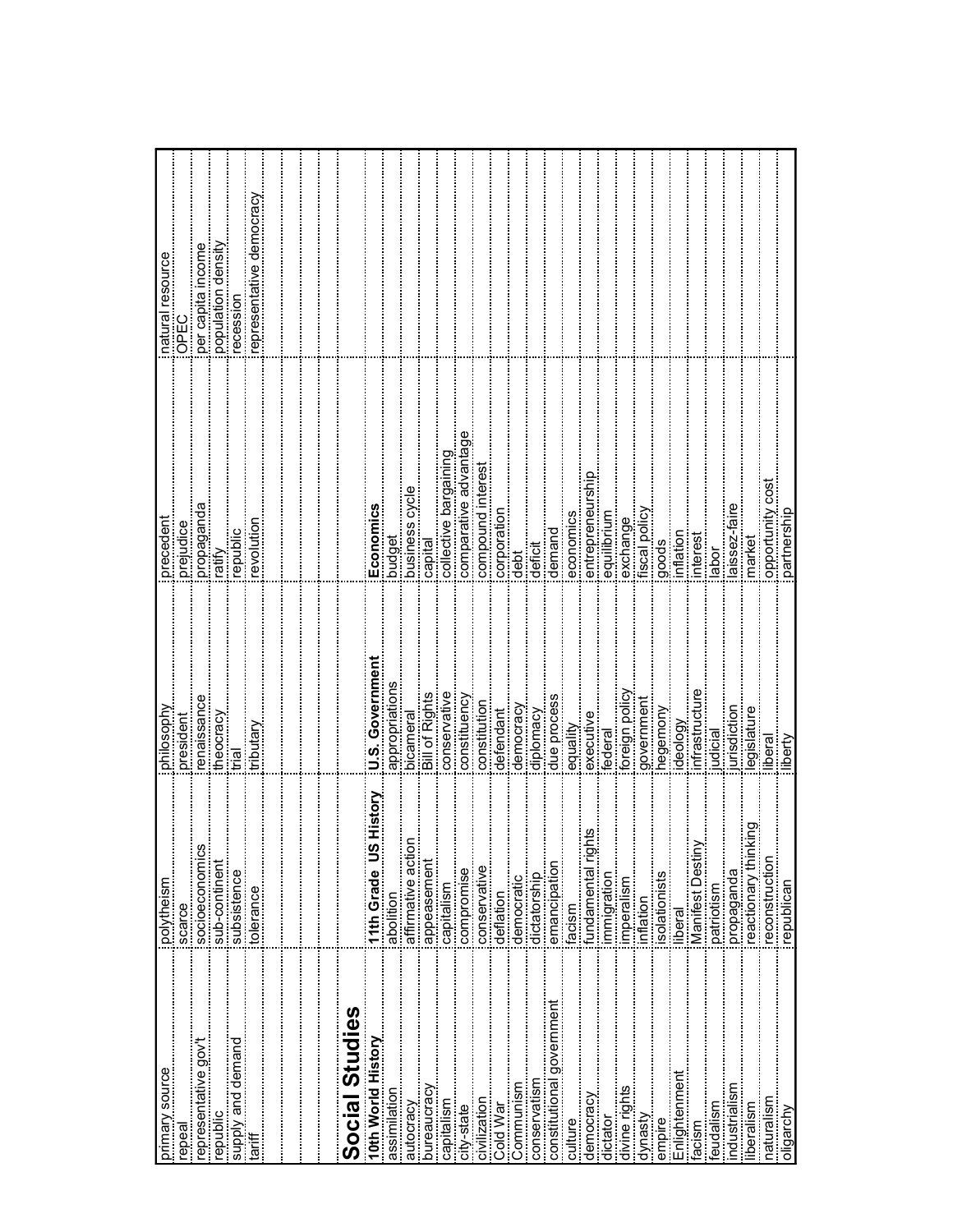|                                        |                                                                         | majority              |               |                              |
|----------------------------------------|-------------------------------------------------------------------------|-----------------------|---------------|------------------------------|
| parliamentary government<br>propaganda | δŪ<br>isectionalism<br>iself-determinatic                               | media                 | scarcity      |                              |
| republic                               |                                                                         | ights                 | stocks        |                              |
| separation of powers                   | separtionists<br> status quo<br> suffrage                               | minority<br>plaintiff | <b>Ajddns</b> |                              |
| socialism                              |                                                                         | political party       | surplus       |                              |
| sovereignty                            | totalitarian                                                            | republic              | union         |                              |
| technology                             | yellow journalism                                                       |                       | welfare       |                              |
|                                        |                                                                         |                       |               |                              |
|                                        |                                                                         |                       |               |                              |
|                                        |                                                                         |                       |               |                              |
|                                        |                                                                         |                       |               |                              |
|                                        |                                                                         |                       |               |                              |
| anguage Arts                           |                                                                         |                       | S             |                              |
| alphabet<br>alphabet                   | author                                                                  | chapter               | appendix      | able                         |
| back cover                             |                                                                         | character             | audience      | adjective                    |
| š<br>Š                                 | beginning consonan<br>blend                                             | composition           | orainstorm    | adverb                       |
| cover                                  | consonant blend                                                         | comprehensio          | capitalizatio | antonym                      |
| date                                   | dictionary                                                              | discussion            | chapter title | author's purpose             |
| irst name                              | ending consonant                                                        | fairy tale            | consonant su  | chronological order          |
| front cover                            | ationship<br>etter-sound rela                                           | folktale              | contraction   | compound word                |
|                                        | long vowel                                                              | main character        | cursive       | context clues                |
| last name<br>letter                    | owercase                                                                | nain idea             | decode        | dis                          |
|                                        | margin                                                                  | map                   | directions    | draft                        |
| movie                                  | parts of a book                                                         | number word           | ä             | homonym                      |
|                                        | poem                                                                    | prewriting            | encyclopedia  |                              |
|                                        | print                                                                   |                       | essay         | multiple meanings            |
|                                        | rhyme                                                                   | purpose               | fable         | non                          |
|                                        | short vowel                                                             | question              | fantasy       | plot                         |
|                                        | sight word                                                              | reread                | fiction       | plot developmer<br>pre       |
|                                        | .<br>≣                                                                  | retell                | glossar       |                              |
| $\frac{1}{2}$                          | title page                                                              | sentence              | lustration    | pronoun                      |
|                                        |                                                                         | spelling              | index         | punctuation                  |
|                                        | ξ!<br> uppercase<br> ivowel combinati<br> ivowel sound<br> ivowel sound | spelling pattern      | imystery      | quotation marks<br>root word |
|                                        |                                                                         | symbol                | linyth<br>I   |                              |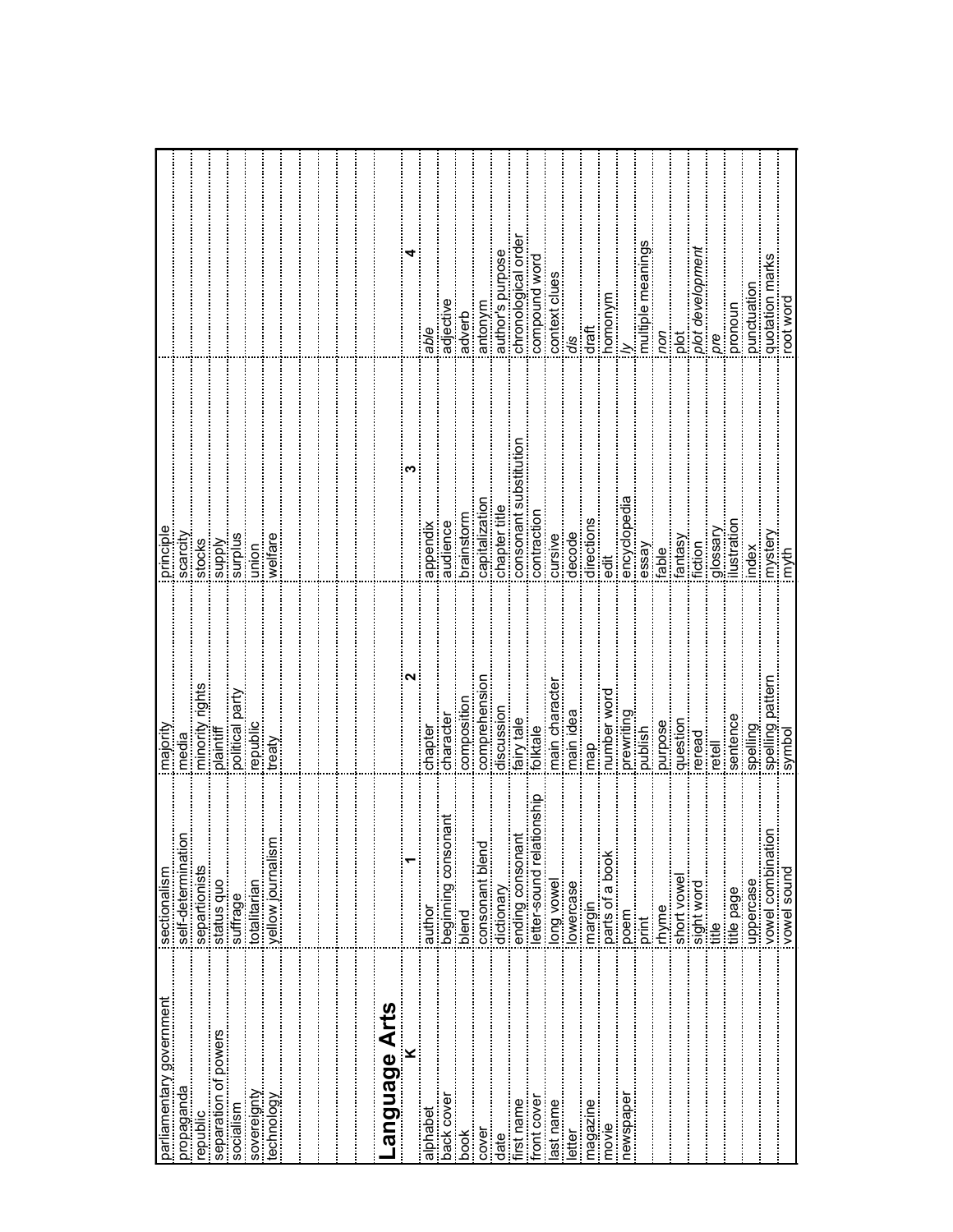|                                                                            |                                                                           | table of contents     | nonfiction               | setting                         |
|----------------------------------------------------------------------------|---------------------------------------------------------------------------|-----------------------|--------------------------|---------------------------------|
|                                                                            |                                                                           | textbook              | $\frac{1}{2}$            | subject                         |
|                                                                            |                                                                           | vocabulary            | paragraph                | agreemen<br>subject-verb        |
|                                                                            |                                                                           |                       | period                   | summarize                       |
|                                                                            |                                                                           |                       | prefix                   | a kuouks                        |
|                                                                            |                                                                           |                       | proper nour              | theme                           |
|                                                                            |                                                                           |                       | question mar             | topic sentence                  |
|                                                                            |                                                                           |                       | suffix                   | S                               |
|                                                                            |                                                                           |                       | syllable                 | verb                            |
|                                                                            |                                                                           |                       |                          |                                 |
|                                                                            |                                                                           |                       |                          |                                 |
|                                                                            |                                                                           |                       |                          |                                 |
|                                                                            |                                                                           |                       |                          |                                 |
|                                                                            |                                                                           |                       |                          |                                 |
| Language Arts                                                              |                                                                           |                       |                          |                                 |
|                                                                            | $\begin{array}{c c} \hline \rule{0pt}{2ex} & \rule{0pt}{2ex} \end{array}$ |                       | œ                        | ຕ                               |
| abbreviation                                                               | Φ<br>author's purpos                                                      | able                  | antonym                  | alliteration                    |
| action verb                                                                | autobiography                                                             | adjective phrase      | bibliography             | analysis                        |
| apostrophe                                                                 | biography                                                                 | caption               | business lette           | annotated bibliography          |
| cause and effect                                                           | cause and effect relations<br>climax                                      | comparative adjective | character developmer     | author's purpose                |
| character development                                                      |                                                                           | conflict resolution   | context clues            | cause and effect relations      |
| colon                                                                      | closing                                                                   | descriptive languag   | coordinating conjunction | character developmer            |
| comma                                                                      | comparison                                                                | dis                   | demonstrative pronour    | comparisor                      |
|                                                                            | ence<br><br>compound sent                                                 | editoria              | draws conclusions        | conflict resolution             |
| compare and contrast                                                       | compound verb                                                             | ρr                    | elaboration              | contrast                        |
| conflict resolution                                                        | compound word                                                             | est                   | figurative language      | draws conclusions               |
| declarative sentence                                                       | conjunction                                                               | fact vs opinion       | formal language          | hyperbole                       |
| double negative                                                            | contrast                                                                  | foreshadowing         |                          | aiol<br>B                       |
| draws conclusions/makes inferencidialogue                                  |                                                                           | interjectior          |                          | ndefinite adjective             |
| p                                                                          | exclamation mark                                                          | interview             | ndependent clause        | ndefinite pronoun               |
| ē                                                                          | exclamatory sentence                                                      | italics               | nformal language         | nterrogative pronour            |
|                                                                            | imperative sentence                                                       | less                  | intonation               | essage<br>main idea or essentia |
| heading                                                                    | irregular verb                                                            |                       | metaphoi                 | makes inferences                |
| $\begin{array}{c}\n  \text{homophone} \\  \hline\n \text{in}\n\end{array}$ | messmis<br>main idea or essential                                         |                       | narratior                | organizational patt             |
|                                                                            | makes inferences                                                          | sou                   | ness                     | parody                          |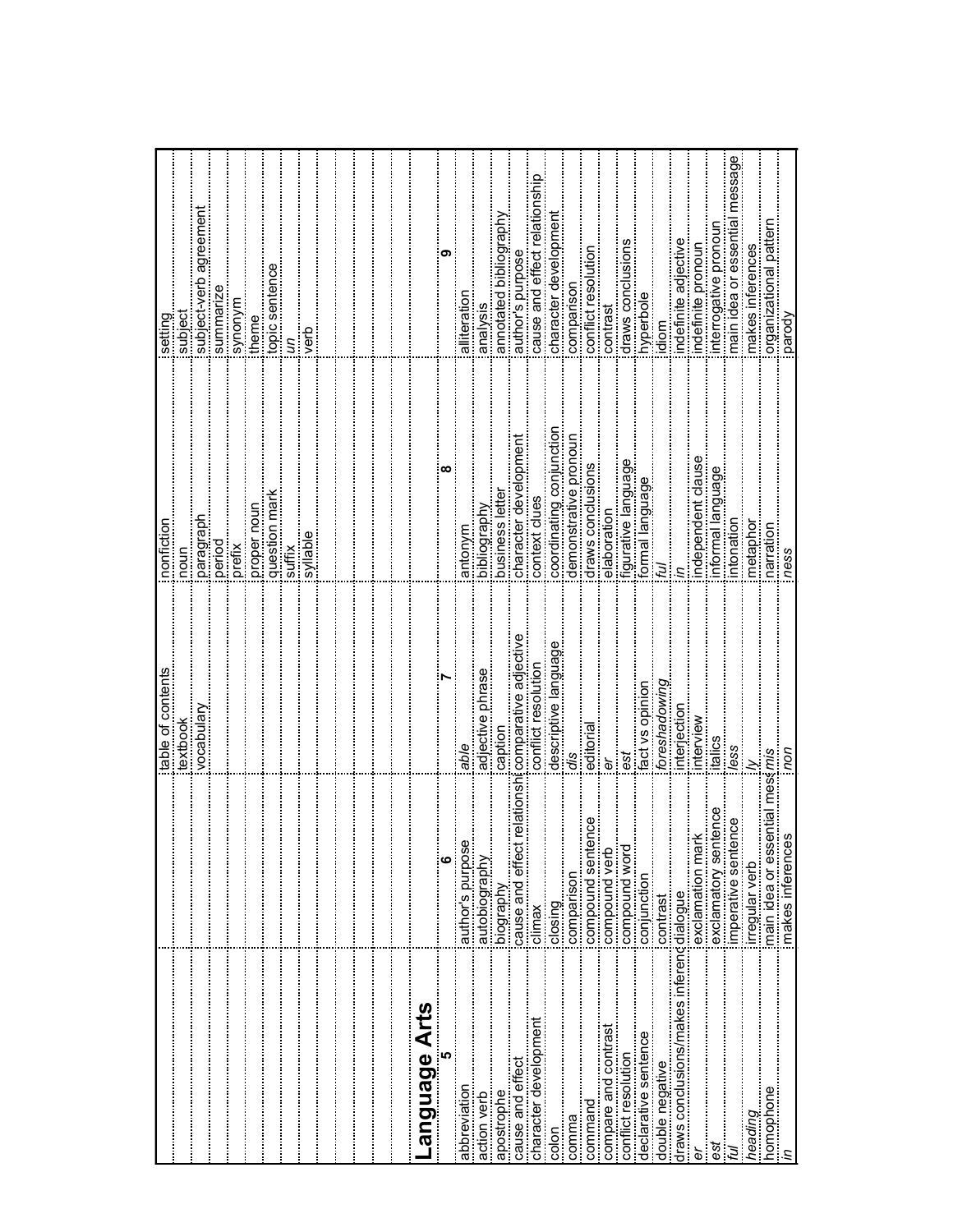| nterrogative sentence       | patterns<br>iorganizational<br>ipoint of view                            | paraphrase                    | parallel structure        | persuasive devices        |
|-----------------------------|--------------------------------------------------------------------------|-------------------------------|---------------------------|---------------------------|
| ess                         |                                                                          | personification               | perspective               | plot development          |
| inking verb                 | pre                                                                      | plot developmen               | bersuasive tex            | point of view             |
| nain idea                   | present tense                                                            | predicate adjective           | plagiarism                | primary source            |
| mis                         | g                                                                        | relevant supporting details   | problem-solution          | puebedoic                 |
| ness                        | reference materials                                                      | salutation                    | report                    | eference materials        |
| past tense                  | root word                                                                | sentence combining            | esearch paper             | elevant supporting detail |
| persuasive text             | alogies<br>simple word an                                                | stereotype                    | simile                    | satire                    |
| point of view               | tone                                                                     | superlative adjective         | subordinating conjunction | setting                   |
| ഉ                           | transition                                                               | synonym                       | synthesize                | synthesi                  |
| reference materials         |                                                                          | verb phrase                   | viewpoint                 | tone                      |
| relevant supporting details |                                                                          |                               |                           |                           |
|                             |                                                                          |                               |                           |                           |
|                             |                                                                          |                               |                           |                           |
|                             |                                                                          |                               |                           |                           |
|                             |                                                                          |                               |                           |                           |
| Language Arts               | <u> </u><br> -<br> -                                                     |                               |                           |                           |
| ľ                           | ë                                                                        |                               | 12                        |                           |
| Nooballe                    | acronym                                                                  | ambience                      |                           |                           |
| allusion                    | aesthetic purpose                                                        | appeal to authority           |                           |                           |
| anecdote                    | aesthetic qualit                                                         | appeal to emotion             |                           |                           |
| archetype                   | American Psychological                                                   | siappeal to logic             |                           |                           |
| assonance                   | analogy                                                                  | narrative<br>autobiographical |                           |                           |
| author's bias               | artifact                                                                 | belief system                 |                           |                           |
| clincher sentence           | ballad                                                                   | biographical narrative        |                           |                           |
| consonance                  | bias                                                                     | circumlocution                |                           |                           |
| context                     | coherence                                                                | compound-complex sentence     |                           |                           |
| couplet                     | cohesion                                                                 | correlative conjunction       |                           |                           |
| denotative meaning          | ective                                                                   | credibility                   |                           |                           |
| epic                        | icompound adje<br>concept<br>concept                                     | criteria                      |                           |                           |
| Expressive writing          | <b>Buiue</b><br>connotative me                                           | debate                        |                           |                           |
| irony                       | direct address                                                           | divided quotation             |                           |                           |
|                             |                                                                          | drama-documentary             |                           |                           |
| lyric poem<br> ode          | i dramatic dialogue<br>i emotional appeal<br>i tuture perfect verb tense | external/internal conflict    |                           |                           |
|                             |                                                                          | hierarchic structure          |                           |                           |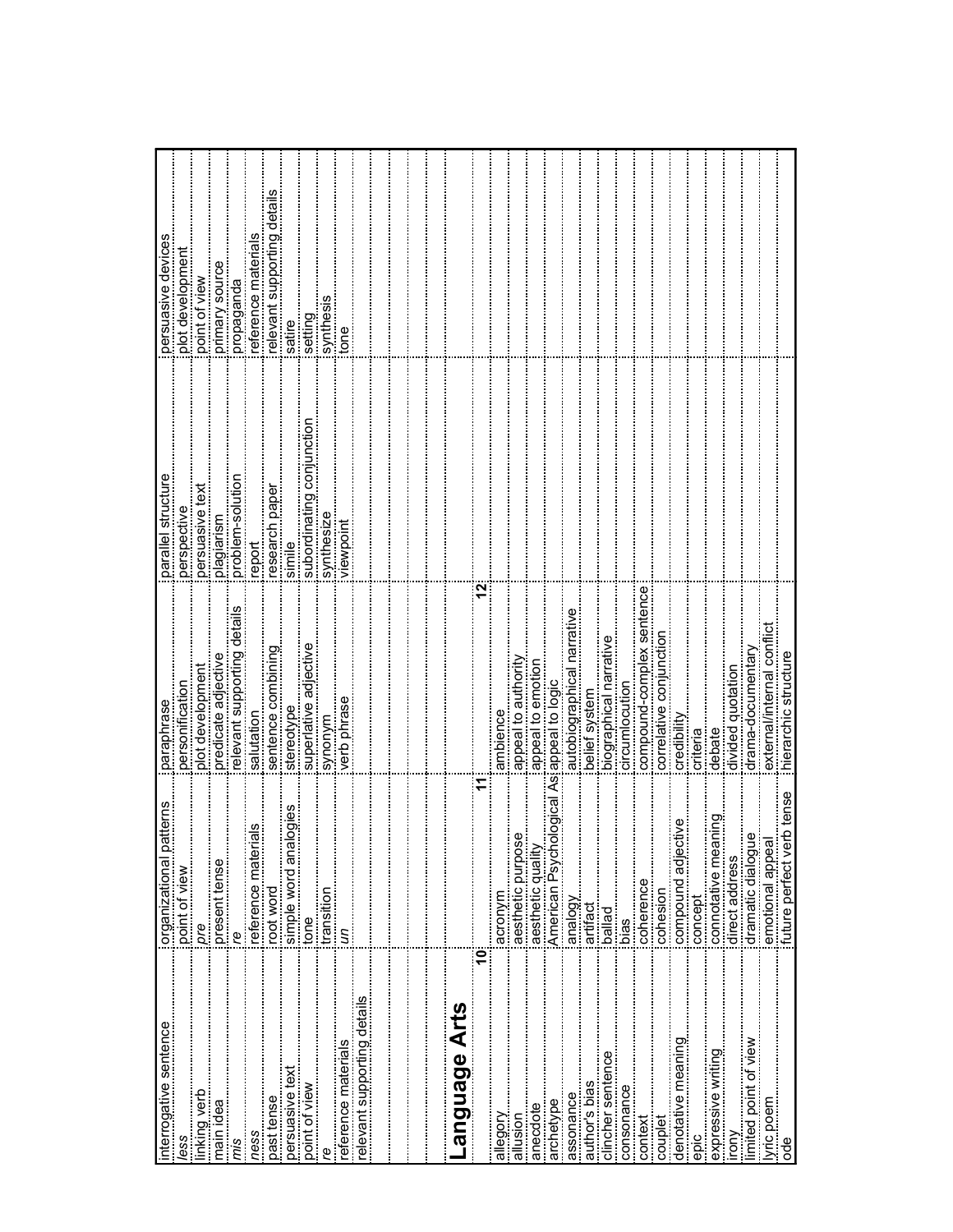| omniscient point of view | hostile audience                        | interior monologue            |                 |                                  |
|--------------------------|-----------------------------------------|-------------------------------|-----------------|----------------------------------|
| onomatopoeia             | internal conflict                       | Neoclassic literature         |                 |                                  |
| parable                  | literary criticism                      | pastoral                      |                 |                                  |
| resume'                  | ige Assoc<br>Wodern Langua              | propostion of fact speech     |                 |                                  |
| rhetorical question      | nuance                                  | proposition of policy speech  |                 |                                  |
| sarcasm                  | <b>b</b> tense<br>past perfect ver      | proposition of problem speech |                 |                                  |
| semicolon                | verb tense<br><b>Expressent perfect</b> | proposition of value spech    |                 |                                  |
| soliloquy                | reflexive pronoun                       | Romantic period literature    |                 |                                  |
| stream of consciousness  | ဗ္ပ<br>secondary sour                   | emporal change                |                 |                                  |
| structural analysis      | standard English                        |                               |                 |                                  |
| thesis                   | text feature                            |                               |                 |                                  |
| thesis statement         | text structure                          |                               |                 |                                  |
| universal theme          | understatemen                           |                               |                 |                                  |
|                          |                                         |                               |                 |                                  |
|                          |                                         |                               |                 |                                  |
|                          |                                         |                               |                 |                                  |
|                          |                                         |                               |                 |                                  |
|                          |                                         |                               |                 |                                  |
| Math                     |                                         |                               |                 |                                  |
|                          |                                         |                               |                 |                                  |
| above<br>above           | addend                                  | 2-Dimensiona                  | algorithm       | acute angl                       |
| balance                  | addition                                | 3-Dimensiona                  | area            | har graph                        |
|                          | a.n.                                    | angle                         | axes            | decimal                          |
| below                    | analog                                  | array                         | capacity        | diamete                          |
| between                  | attribute                               | centimete                     | closed figure   | direct measure                   |
| calendar<br>cent         |                                         | clockwise                     | coordinate      | equilateral triangl              |
|                          | celsius<br>chart                        | cone                          | denominato      | equivalent forms                 |
| circle                   | cylinder                                | congruent                     | dividend        | racto<br>greatest common         |
| <br> clock<br> coin      | decrease                                | cube                          | divisor         | improper fraction                |
|                          | degree                                  | customary uni                 | face            | ndirect measure                  |
| corner                   | digital                                 | data                          | factor          | mixed number                     |
| counting                 | even numbe                              | jigi                          | flip-reflection | negative numbe                   |
| day                      | Fahrenhei                               | doubles fact                  | ntersection     | measure<br>non-standard units of |
| dime                     | fraction                                | dozen                         | line graph      | obtuse angle                     |
| equal                    | height                                  | edge                          | mean            | organized data                   |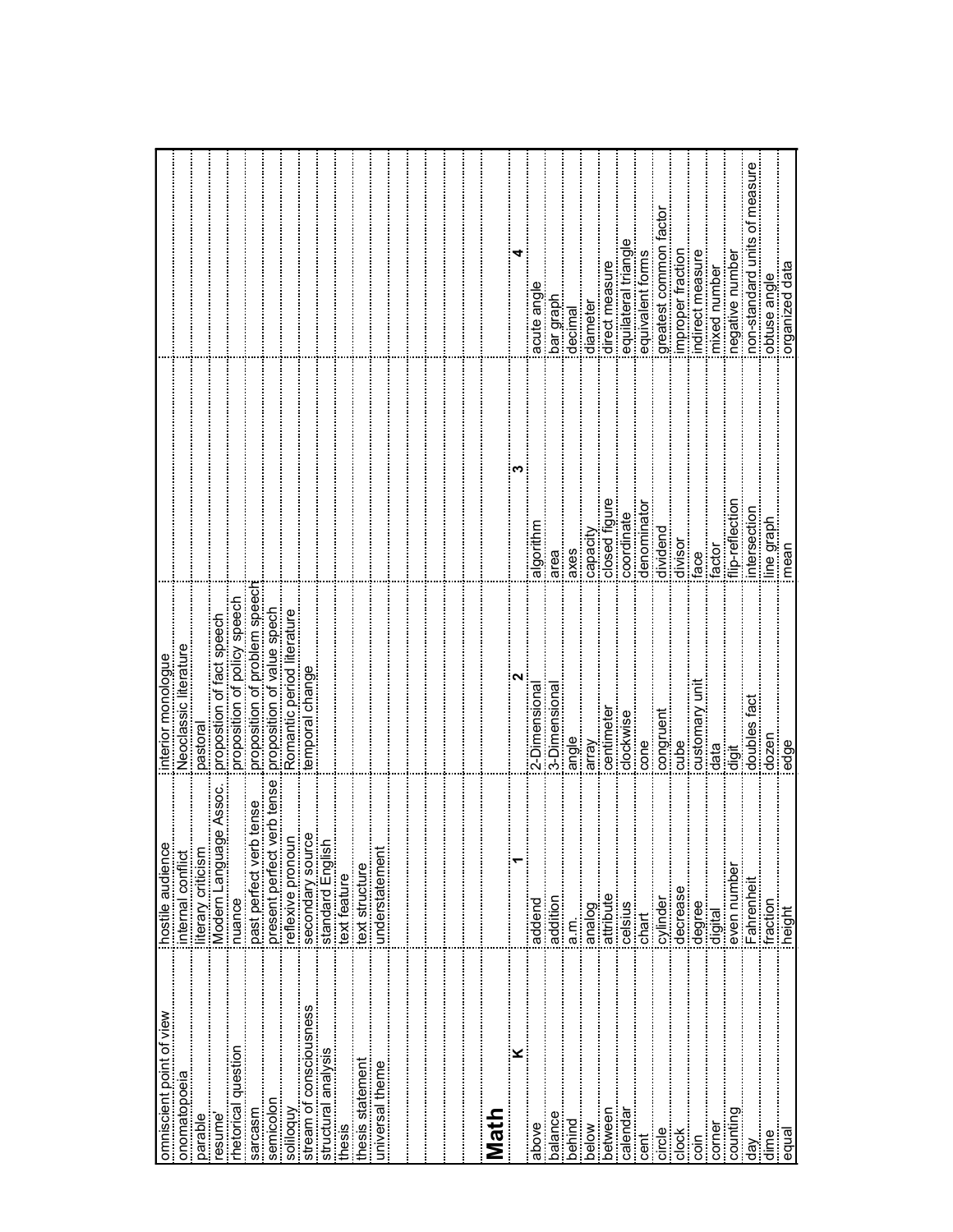| raph                                                          | increase                                                         | estimatior           | median                       |                                        |
|---------------------------------------------------------------|------------------------------------------------------------------|----------------------|------------------------------|----------------------------------------|
| nside                                                         |                                                                  | expanded notation    | metric system                | iparallelogram<br>ipercent<br>ipercent |
| minute                                                        |                                                                  | fact family          | multiple                     | perpendicular                          |
| near                                                          | i length<br>illne<br>illumber line<br>icod number<br>icod number | line segmen          | <b>per</b>                   | pictograpl                             |
| nickel                                                        |                                                                  | maximum              | numerator                    | plane                                  |
| number<br>number                                              | order                                                            | minimum              | ordered pa                   | prism                                  |
|                                                               | place value                                                      | mode                 | point                        | quotient                               |
| penny                                                         |                                                                  | multiplication       | probability                  | ratio                                  |
| ectangle                                                      | jp.m.<br>Iside                                                   | numeral              | product                      | elative size                           |
|                                                               |                                                                  | operation            | range                        | elp                                    |
|                                                               | isubtraction<br>Isum<br>itable                                   | parallel             | emainder                     | similarity                             |
|                                                               |                                                                  | perimeter            | ight angle                   | standard units of                      |
| square<br>triangle<br>week                                    |                                                                  | polygon              | otation-turn                 | transformation                         |
| whole $\blacksquare$                                          | imeline                                                          | sphere               | slide-translati              | unorganized da                         |
| zero                                                          | weight<br>weight                                                 | symmetr              | volume                       | vertex                                 |
|                                                               |                                                                  |                      |                              |                                        |
|                                                               |                                                                  |                      |                              |                                        |
|                                                               |                                                                  |                      |                              |                                        |
|                                                               |                                                                  |                      |                              |                                        |
|                                                               |                                                                  |                      |                              |                                        |
|                                                               |                                                                  |                      |                              |                                        |
| Math                                                          |                                                                  |                      |                              |                                        |
| မာ                                                            | ဖ                                                                | 'n                   | $\infty$                     | Algebra                                |
| algebraic rule                                                | absolute value                                                   | adjacent angles      | exterior angles<br>alternate | function<br>Algebraic                  |
| base                                                          | additive inverse                                                 | box and whisker plot | alternate interior angles    | Base                                   |
| break-squiggle                                                | algebraic equation                                               | coefficient          | altitude                     | Binary system                          |
| circumference                                                 | algebraic expression                                             | combinations         | analyze                      | Cartesian coordinates                  |
|                                                               | angles<br>complementary                                          | counting principle   | approximation                | Compound ever                          |
|                                                               | coordinates                                                      | diagonal             | constant                     | Direct function                        |
| composite number<br>coordinate grid<br>divisible<br>divisible | elapsed time                                                     | dilation             | converse                     | Direct measure                         |
| lequation                                                     | equilateral                                                      | extreme              | corresponding parts          | Divide radical expressions             |
|                                                               | formula                                                          | factoria             | dependent event              | Equivalent forms of equations          |
| expression<br>frequency<br>function<br>function<br>inequality | horizontal                                                       | hypotenuse           | discount                     | Equivalent forms of inequalities       |
|                                                               | image                                                            | interest             | domain (of a function        | Exponent                               |
|                                                               | improper fractio                                                 | irrationa            | extrapolate                  | Factorial notation                     |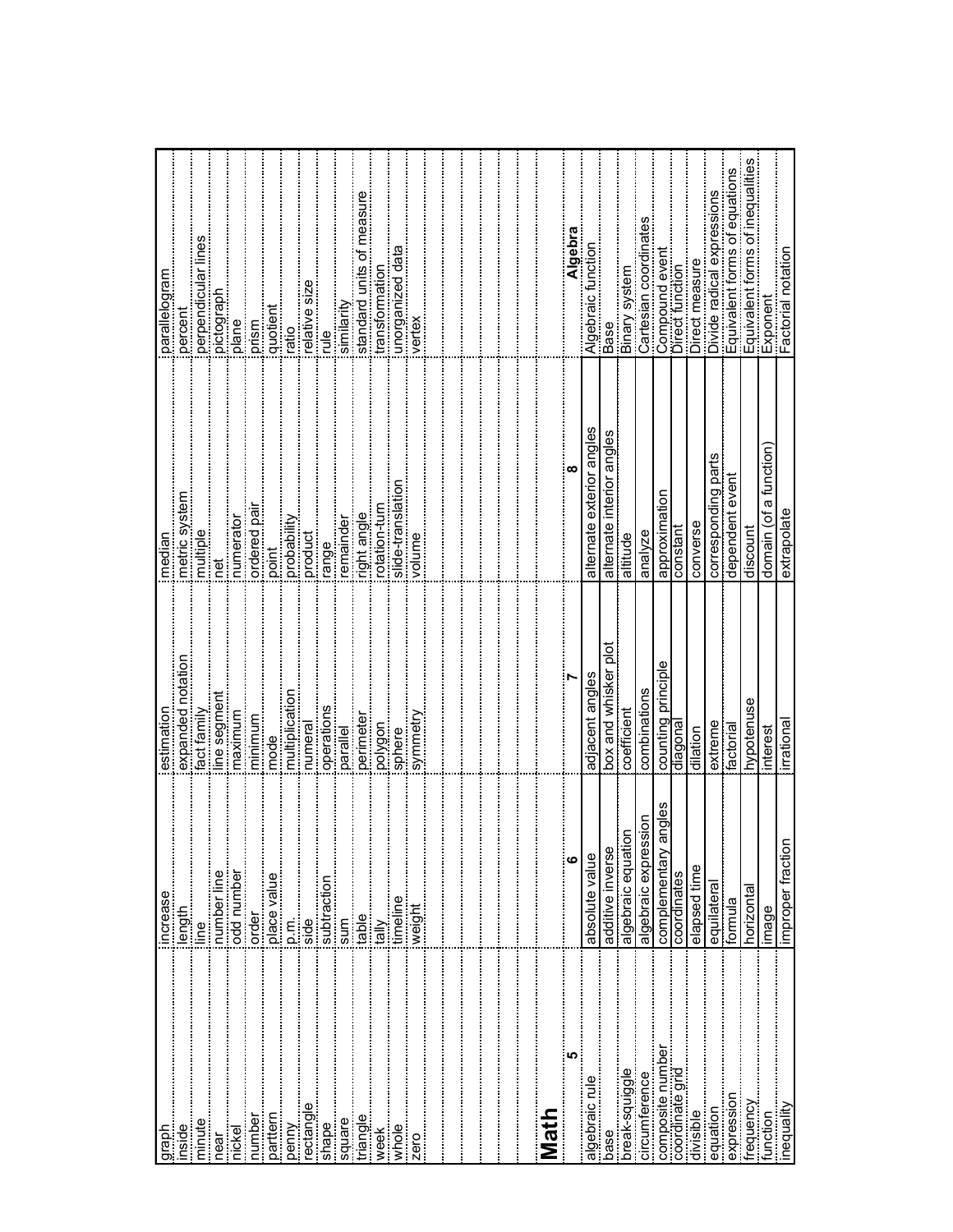| interval                          | integers                                      | like terms                  | function notation                                               | Fraction inversion          |
|-----------------------------------|-----------------------------------------------|-----------------------------|-----------------------------------------------------------------|-----------------------------|
|                                   | ment<br>inear measure                         | midpoint                    | independent event                                               | Independent trials          |
| kelihood                          | mixed numbers                                 | percent of change           | ntercept                                                        | Matrix                      |
| ine segment                       | <b>S</b><br>natural number                    | permutations                | inear equations                                                 | Matrix addition             |
| mass                              | odds                                          | powers                      | mark-up                                                         | Matrix subtraction          |
| pie chart                         | origin                                        | principal                   | multiplicative inverse                                          | Monomial                    |
| prime factorization               | ō                                             | Pythagorean theorem         | polynomials                                                     | Multiply radical expression |
| prime number                      | quadrilatera                                  | quartile                    | predict                                                         | Natural number              |
| snipe                             | quadrant                                      | radical                     | prerequisite                                                    | Negative exponent           |
| řΞ                                | rate                                          | rational numbers            | property                                                        | Number subsystem            |
| scale/scale model                 | ₫                                             | real numbers                | range (of a function)                                           | Polynomial addition         |
| similar figures                   | scale drawing                                 | scatter plot                | relation                                                        | Polynomial division         |
|                                   | simplify (simplest form)                      | scientific notation         | segment                                                         | Polynomial function         |
| square root<br>stem and leaf plot | angles<br>supplementary                       | square root                 | sequence                                                        | Polynomial multiplicatio    |
| iessellation                      | vertical                                      | surface area                | similarity                                                      | Polynomial subtraction      |
|                                   | vertical angles                               | terminating                 | slope                                                           | Radical expression          |
| variable                          | $x$ axis                                      | tetrahedron                 | substitution                                                    | Reciprocal                  |
| vertex                            | y axis                                        | trapezoid                   | transversa                                                      | Systems of inequalities     |
|                                   |                                               |                             |                                                                 |                             |
|                                   |                                               |                             |                                                                 |                             |
|                                   |                                               |                             |                                                                 |                             |
|                                   |                                               |                             |                                                                 |                             |
|                                   |                                               |                             |                                                                 |                             |
| Math                              |                                               |                             |                                                                 |                             |
| Geometry                          | Algebra 2                                     | Pre-calc                    | <b>Statistics</b>                                               |                             |
| Angle of depression               | Absolute error                                | Acceleration                | Bivariate data transformation                                   |                             |
| Arc                               | 5<br>Absolute functi                          | Circular function           | Bivariate distribution                                          |                             |
| Central angle                     | unction<br>Asymptote of fu                    | Classes of functions        | Categorical Data                                                |                             |
| Chord                             | Complex number                                | Curve fitting median method | Continuity probability distribution                             |                             |
|                                   |                                               | Finite graph                | Control group                                                   |                             |
| Cosine                            | i Compound interest<br>Correlation<br>Decibel | Force                       | Discrete probability                                            |                             |
| Dilation of object in a plane     |                                               |                             | Formal mathematical inductioriDiscrete probability distribution |                             |
| Geometric function                | Density<br>Domain of function                 | Global/local behavior       | Empirical verification                                          |                             |
| Indirect measure                  |                                               | Inflection                  | Experimental design                                             |                             |
| Isometry                          | nction<br>Exponential fur                     | Limit                       | Experimental probabil                                           |                             |